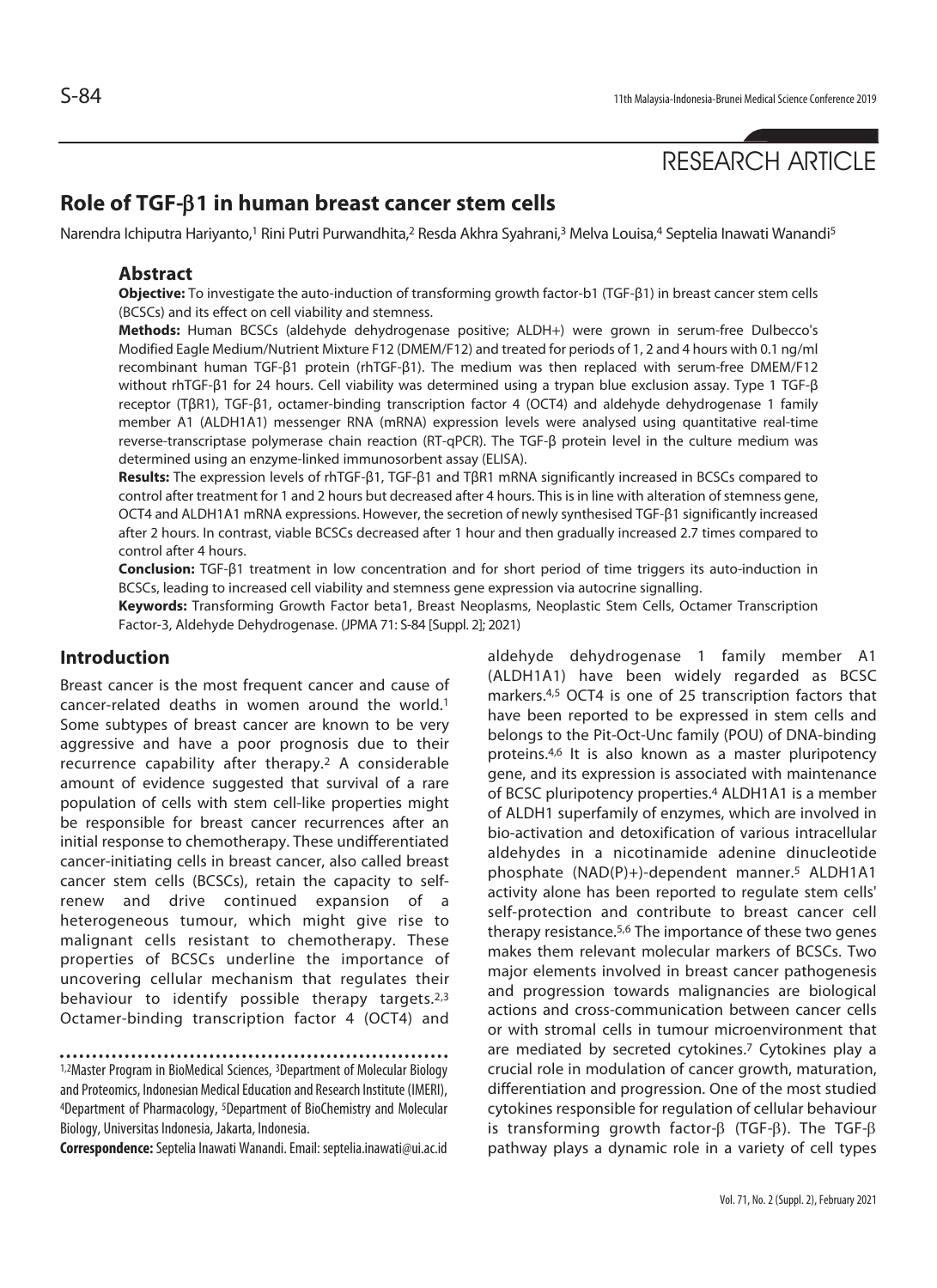and tissues. TGF-β triggers cell-specific and contextdependent effects that often appear conflicting.7,8 In breast cancer, TGF-β activity plays both tumour suppressor and tumour promotor roles. Epithelial cells are meticulously perceptive to anti-proliferative action of TGF- $\beta$ , which is widely presumed to be vital for TGF- $\beta$ tumour suppressor activity.<sup>9</sup> However, both complete depletion and high persistence of TGF-β signalling in mouse models promoted metastasis.10 These seemingly paradoxical findings highlighted our inadequate understanding of TGF-β pathway role in breast cancer.8,10

TGF-β signalling is known to auto-induce its gene expression to enhance autocrine signalling.11 In our previous studies, we reported that a heat-activated conditioned medium from umbilical cord stem cells enhanced the expression of TGF-β and TβR1 genes in human BCSCs.12 The heated secretome of stem cells from exfoliated deciduous teeth that contain activated TGF-β also increased stemness gene, OCT4 and ALDH1A1 expression in BCSCs (aldehyde dehydrogenase positive; ALDH+).13 However, it was not clear whether this increased expression was solely caused by TGF-β or another substance in conditioned medium. This study aimed to investigate autoinduction of TGF-β in BCSCs and its implication on cell viability and stemness.

### **Material and Methods**

BCSCs (ALDH+) were obtained from Cell Culture Laboratory for Cancer Stem Cells, Department of Biochemistry and Molecular Biology, Faculty of Medicine, Universitas Indonesia and sorted from our previous study.14 BCSCs were grown in serum-free Dulbecco's Modified Eagle Medium/Nutrient Mixture F12 (DMEM/F12) (Gibco, Thermo Fisher Scientific Inc., Waltham, MA, USA) supplemented with 1% penicillinstreptomycin (Gibco, Thermo Fisher Scientific, Inc. Waltham, MA, USA) and amphotericin B (Gibco, Thermo Fisher Scientific, Inc. Waltham, MA, USA). BCSCs were maintained under standard conditions of 5% CO2 and 37°C.

A total of  $3 \times 105$  BCSCs were seeded in 12 well plates in a serum-free medium with 0.1 ng/ml recombinant human TGF-β1 (rhTGF-β1) protein (Sigma-Aldrich, St. Louis, MO, USA). After periods of 1, 2 and 4 hours, the medium was replaced with serum-free DMEM/F12 without rhTGF-β1 to ensure that only newly secreted TGF-β1 protein would be measured. The cells were harvested after a 24-hour incubation period and determined using trypan blue exclusion method and an automated cell counter (Logos Biosystems, Gyeonggi-do, South Korea), whereas nontreated cells served as control.

The total RNA was extracted using Tripure Isolation Reagent® (Roche Diagnostics, Basel, Switzerland) according to manufacturer's instructions and was quantified using UV spectroscopy absorbance at 260 and 280 nm. An absorbance ratio of A260/A280 was used to determine RNA purity; a ratio of 1.8-2.1 was considered highly purified. The quantity of total RNA extracted was calculated using A260 reading, where 1.0 is equivalent to  $~10~\mu$ g/ml single-stranded RNA. Quantitative real-time reverse-transcriptase polymerase chain reaction (qRT-PCR) was performed in a one-step reaction using the SensiFAST™ SYBR® No-ROX kit (Bioline, London, UK) in a 7500 Fast Real-Time PCR System (Applied Biosystems, Waltham, MA, USA) according to manufacturer's instructions to determine the expression rate of target genes. The specific primers for each of the target genes and their annealing temperatures are listed in Table-1. Analysis of gene expression level was performed using Livak  $2$ - $\triangle\triangle$ CT formula with 18S rRNA CT used as a reference transcript for normalization.15

After 24 hours of incubation, the conditioned medium was separated from cell culture. The total TGF-β levels in conditioned medium were determined using human TGFβ enzyme-linked immunosorbent assay (ELISA) kits (Sigma-Aldrich, St. Louis, MO, USA) according to manufacturer's instructions. Total TGF-β levels were measured after TGF-β samples were activated by heating conditioned medium for 10 minutes at 80°C. Total TGF-β level was then divided by total protein concentration in conditioned medium, which was determined using A280 method.16 The statistical significance was calculated using an unpaired t-test and expressed as mean  $\pm$ standard deviation (SD).

### **Results**

A small amount of rhTGF-β1, as little as 0.1 ng/ml, showed the highest auto-induction effect in BCSCs (ALDH+) (Figure-1a). Higher concentrations (0.5, 2 and 8 ng/ml) promoted either lower or no significant TGF-β1 mRNA expression compared to BCSCs (ALDH+) without rhTGFβ1 exposure (control).

The mRNA expression of TβR1 was significantly higher in BCSCs (ALDH+) compared to control after treatment for 1 and 2 hours (Figure-1b). Though showing different peak times, mRNA expression of TGF-β1 in BCSCs (ALDH+) was also significantly up-regulated after treatment for 1 and 2 hours (Figure-1c). In contrast, after treatment for 4 hours, the mRNA expressions of both TβR1 and TGF-β1 were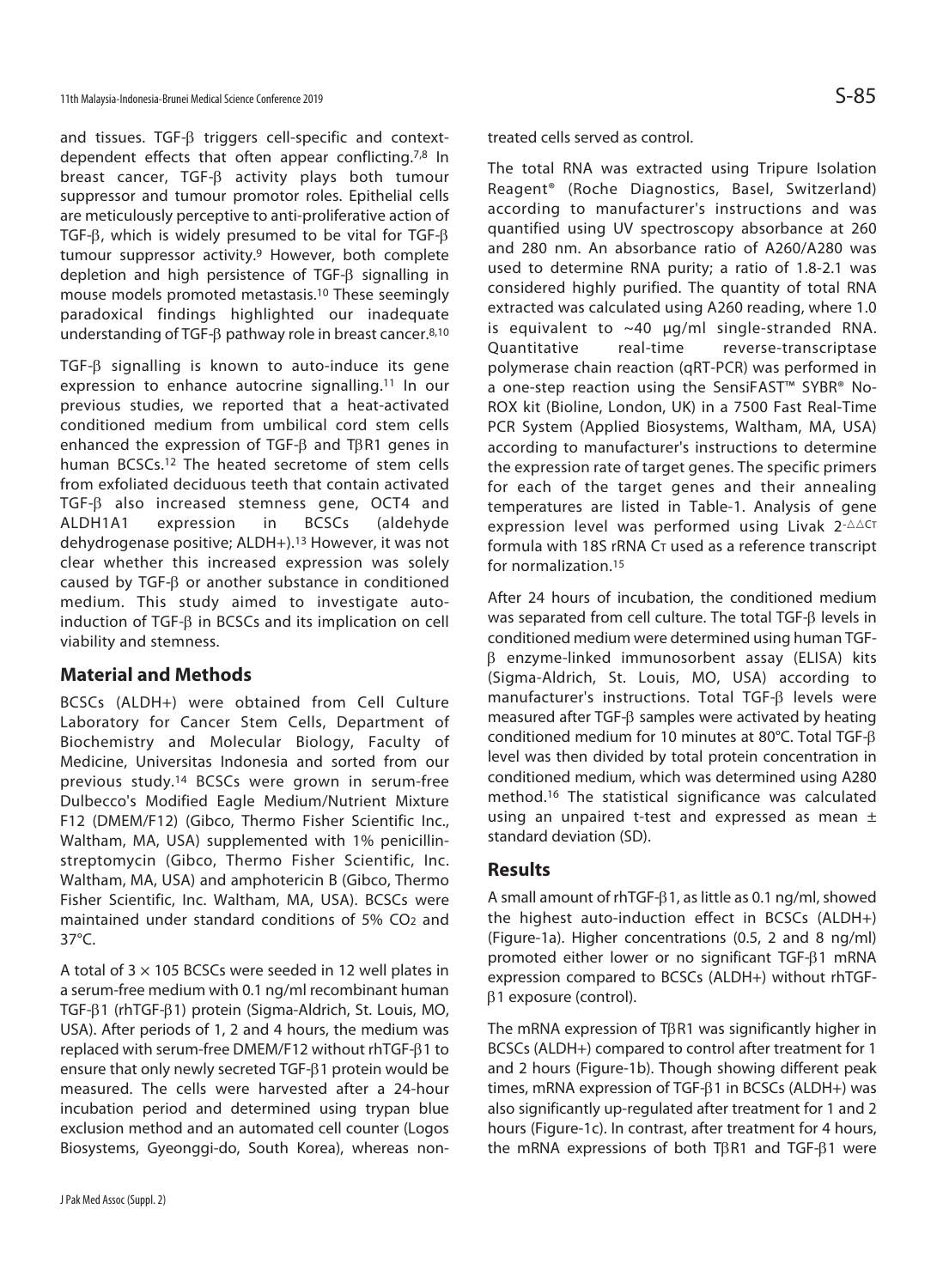

#### **Figure-1:** Autoinduction of TGF-β1.

Legend: (A) BCSCs (ALDH+) treated with 0.1 ng/ml rhTGF-β1 for 24 hours showed higher TGF-β1 mRNA expression compared to the other concentrations. (B) TβR1 mRNA and (C) TGF-β1 mRNA were significantly up-regulated in the 1- and 2-hour treatment groups. TGF-β1 protein level (C) increased significantly after the 2-hour rhTGF-β1 treatment, marking an autoinduction event. Data is presented as mean  $\pm$  SD. Differences were considered statistically significant at  $*_p$  < 0.05,  $*_p$  < 0.01 and  $^{***}p$  < 0.001 (Student's t-test).

significantly down-regulated (Figure-1b-c).

ELISA result showed that total TGF-β1 protein level was significantly higher after 2-hour treatment compared to control (Figure-1d). This confirmed the translation of TGFβ1 mRNA expression to protein.

To investigate the implications of TGF-β1 auto-induction on BCSC (ALDH+) stemness properties, we determined the expression of OCT4 and ALDH1A1 mRNA as stemnessrelated genes. OCT4 mRNA expression showed a pattern similar to TGF-β1 mRNA expression, as it was significantly elevated and even took the same peak time after 2-hour treatment (Figure-2a). ALDH1A1 mRNA expression stayed on par with control after treatment for 1 hour, however, like OCT4, it was significantly higher after 2 hours (Figure-2b). TGF-β1, OCT4 and ALDH1A1 mRNA expression dropped significantly below control levels after treatment for 4 hours (Figure-2a-b).

The viability of BCSCs (ALDH+) exhibited an increasing trend. After treatment for 1 and 2 hours, it was still below control but gradually rising. It eventually increased 2.7 times compared to control after 4 hours (Figure-2c).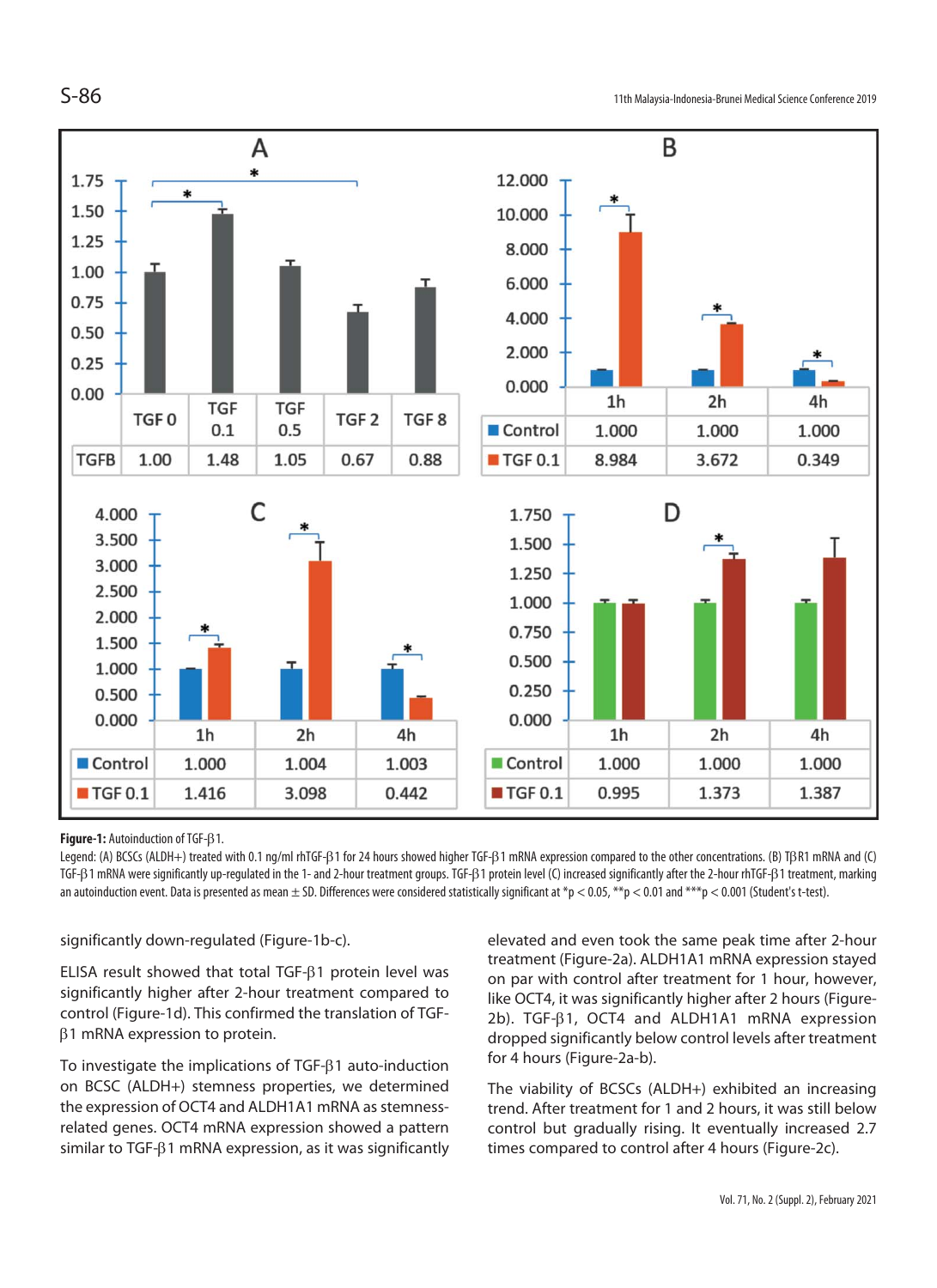

**Table-1:** Primer sequences used in the qRT-PCR.12,13

| Gene          | <b>Forward Primer</b>             | Reverse Primer                    | Annealing Temp. |
|---------------|-----------------------------------|-----------------------------------|-----------------|
| 18S rRNA      | 5'-AAA CGG CTA CCA CAT CCA AG-3'  | 5'-CCT CCA ATG GAT CCT CGT TA-3'  | $60^{\circ}$    |
| $T\beta R1$   | 5'-ACT TCC AAC TAC TGG CCC TTT-3' | 5'-AGA TGC AGA CGA AGC ACA CT-3'  | $59^{\circ}$    |
| $TGF - \beta$ | 5'-GCC TTT CCT GCT TCT CAT GG-3'  | 5'-CTC CGT GGA GCT GAA GCA ATA-3' | 57°C            |

### **Discussion**

TGF-β proteins are homodimer molecules bonded by disulphides bonds. Each monomer has a β strand that overlaps by forming a cysteine node. The TGF-β signalling pathway is initiated by activated TGF-β ligands binding to type 2 TGF-β receptor (TβR2) extracellular domain. The activated TβR2 is then recruited and phosphorylate type 1 TGF-β receptors (TβR1) through kinase activity.17 TβR1 activation then induces the intracellular activity of advanced signalling pathways, both canonical (Smad) and non-canonical (non-Smad).

In some types of cells, the TGF-β pathway could also



1h

8.000 7.000

6.000

5.000

4.000

3.000

2.000

1.000 0.000

significantly higher after the 2-hour rhTGF-β1 treatment. The viability of BCSCs (ALDH+) also showed an increasing trend with a significant boost compared to the control group occurring after the 4-hour rhTGF-β1 treatment. Data is presented as mean  $\pm$  SD. Differences were considered statistically significant at  $*_p$  $<$  0.05, \*\*p  $<$  0.01 and \*\*\*p  $<$  0.001 (Student's t-test).

B

 $2<sub>h</sub>$ 

induce its own secretion. Through the unique phenomenon of positive feedback called auto-induction, certain cell types express TGF-β gene after exogenous TGF-β exposure. These auto-induction events could strengthen the response to growth factors in pathological processes such as carcinogenesis.11,18 Our result showed that TGF-β1 treatment in a low concentration and in a short period triggers its gene expression in BCSCs (ALDH+). Such activity has been reported in several types of cells, such as human renal tubule epithelial cells, human lung fibroblasts and ras-transformed mammary epithelial cells,11,19,20 but never, to our knowledge, in BCSCs (ALDH+). The significantly higher secretion level of

4h

1.061

0.291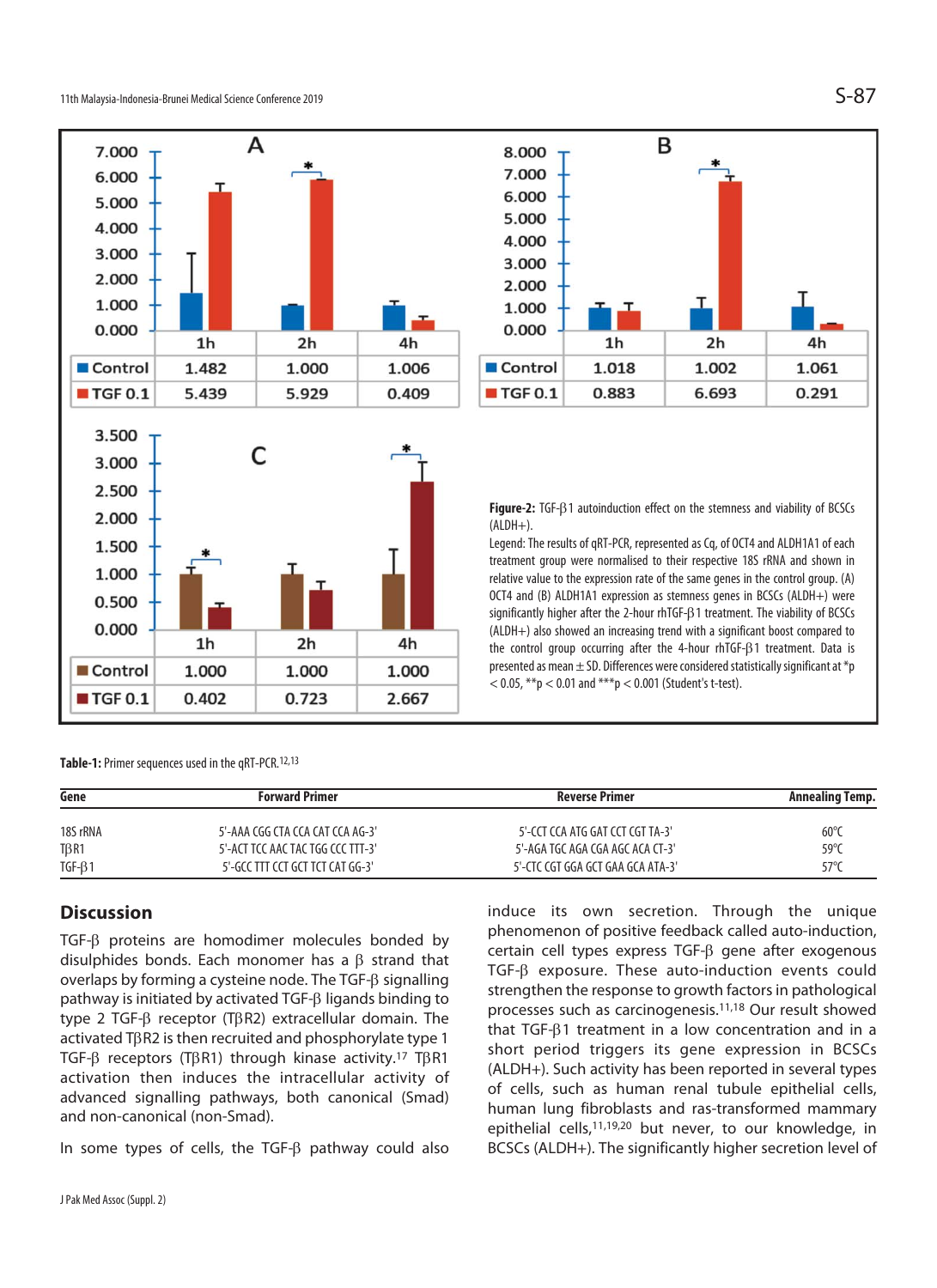TGF-β1 protein after the 2-hour treatment confirmed the auto-induction of TGF-β1 in BCSCs. However, there seems to be a time lag between mRNA expression of TGF-β1 and the secretion of its protein, as TGF-β1 protein level was only significantly higher than control after treatment for 2 hours. The TGF-β auto-induction in BCSCs might increase local TGF-β levels and provide continuous stimulation not only for BCSCs but also for its surroundings.

TGF-β1 signalling might regulate different transcription factors through different pathways depending on cellular context. The selection of specific role of TGF signalling is in some way related to cofactor assisting transcriptional regulator that works in TGF pathways. For example, in Smad pathway, the heterotrimer Smad protein complex (two Smad2/3 and one Smad4), formed after being activated by TβR1, subsequently translocates into the nucleus and acts as a transcriptional regulator at certain sites in DNA. The Smad complex could recognize several DNA sequences but requires association with various cofactors to increase its affinity. The cofactor whose role is to assist the binding of the Smad complex to DNA may differ according to the specific site of interest.17 Variations in cofactor expression in different cell types underline the selective effect of TGF-β signalling on its target genes in specific cellular contexts, as each cofactor might act as a transcriptional coactivator or corepressor.

The results of this study suggested that TGF-β1 autoinduction event in BCSCs eventually leads to the increase of cell viability and stemness gene expression via autocrine signalling. The expression of TβR1, TGF-β1 and stemness genes shows comparable patterns. Except for ALDH1A1 after 1-hour treatment, they were all upregulated and down-regulated after same treatment periods. It is already known that in a pathological scenario, TGF-β autocrine pathway could maintain cancer cell self-renewal through Sox4-Oct4 route. Sox4 as a direct target of TGF signalling binds with Oct4, and together they induce another stemness gene, Sox2.21,22 In contrast to Oct4, ALDH1 activity in stem cells has been reported to be related more to the increasing resistance to oxidative stress, thereby increasing stem cell resistance to chemotherapy.23 Although more research is needed to confirm it, TGF-β might increase ALDH1A1 expression through the activation of twist-related protein 1 (TWIST1). In colorectal cancer, TWIST1 activated by TGF signalling pathway has been reported to suppress E-cadherin, induce SNAI1 and elicit stem phenotypes by inducing ALDH1 expression.23 Our result implies that Oct4 and ALDH1A1 might share a related path in their respective upstream pathways, or that they are stimulated by a similar regulatory factor. Unveiling this shared joint might be useful for developing TGF-β-related targeted cancer therapies in future studies.

The TGF-β1 auto-induction event in BCSCs (ALDH+) needs to be highlighted, as it might worsen not only the pathological effect regarding stemness properties but also its surrounding cancer cells. TGF-β1 secreted by BCSCs (ALDH+) might also affect metastasis potential of breast cancer cells, as in experimentally induced tumour Ha-ras-transformed mammary epithelial cells.20 Eradicating cancer stem cells is one of the main objectives of cancer therapy. Since TGF-β1 auto-induction seems to play an important role in modulating BCSC properties, targeting its pathway might prove to be an excellent alternative in treating breast cancer subtypes that contain a large proportion of BCSCs.

#### **Conclusion**

TGF-β1 auto-induction in BCSCs might be triggered by a short-period low-concentration TGF-β1 treatment. It also leads to increased cell viability and stemness gene expression via autocrine signalling. In-depth studies are further needed to reveal the stemness-enhancing fork of the TGF-β1 auto-induction pathway in BCSCs in order to minimize the pathological effect of TGF-β1.

**Acknowledgement:** We thank Molecular Biology and Proteomics Core Facilities of Indonesian Medical Education and Research Institute (IMERI) and Department of Biochemistry and Molecular Biology, Faculty of Medicine, Universitas Indonesia for equipment and technical support for this research.

**Disclaimer:** This research was part of Master Thesis Project and has been previously presented in Malaysia-Indonesia-Brunei Medical Sciences Conference 2019.

**Conflict of Interest:** None to declare.

**Funding Disclosure:** This research was funded by Master Thesis Grant (Hibah Tesis Magister) 2019 from Ministry of Research, Technology, and Higher Education of the Republic of Indonesia.

#### **References**

- 1. Torre LA, Bray F, Siegel RL, Ferlay J, Lortet-Tieulent J, Jemal A. Global cancer statistics, 2012. CA Cancer J Clin 2015;65:87-108. doi: 10.3322/caac.21262.
- 2. Bhola NE, Balko JM, Dugger TC, Kuba MG, Sánchez V, Sanders M, et al. TGF-β inhibition enhances chemotherapy action against triple-negative breast cancer. J Clin Invest 2013;123:1348-58. doi: 10.1172/JCI65416.
- 3. Katsuno Y, Ehata S, Yashiro M, Yanagihara K, Hirakawa K, Miyazono K. Coordinated expression of REG4 and aldehyde dehydrogenase 1 regulating tumourigenic capacity of diffusetype gastric carcinoma-initiating cells is inhibited by TGF-β. J